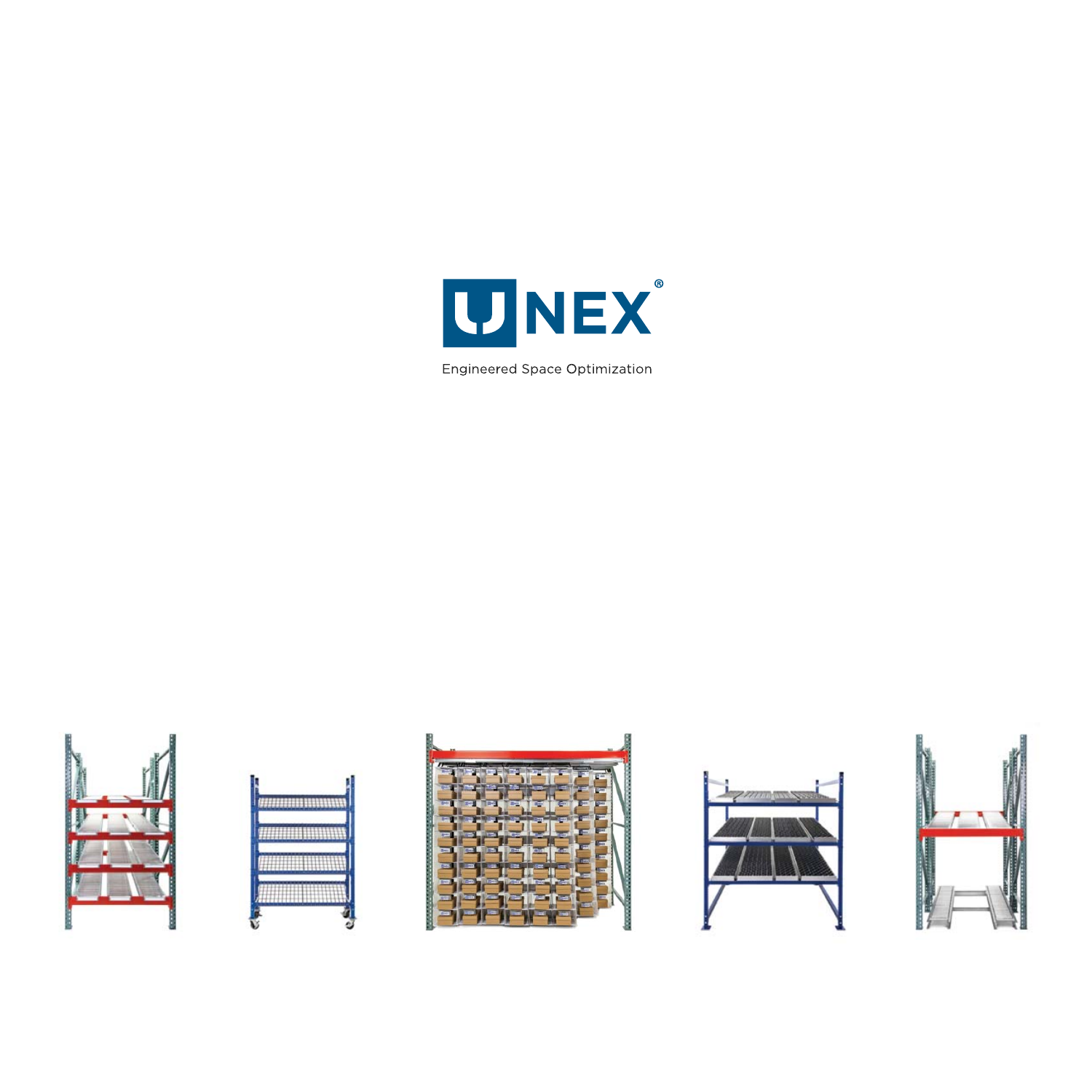## Why Choose **UNEX**?

## **Durability**

UNEX products are designed and built in Lakewood, NJ, USA. Most products are backed by an industry-leading 7-year warranty.

## Flexibility

UNEX specializes in engineered-to-order solutions. By designing solutions to suit your applications, we create the optimal product for your unique situation.

### **Reliability**

UNEX is the brand you can trust, with over 55 years of experience delivering innovative space optimization solutions. ISO 9001:2015 accredited.

## Visibility

UNEX actively participates in a number of industry associations and councils, including NAM, MHI, MHEDA, CEMA and EASE.



**Engineered Space Optimization**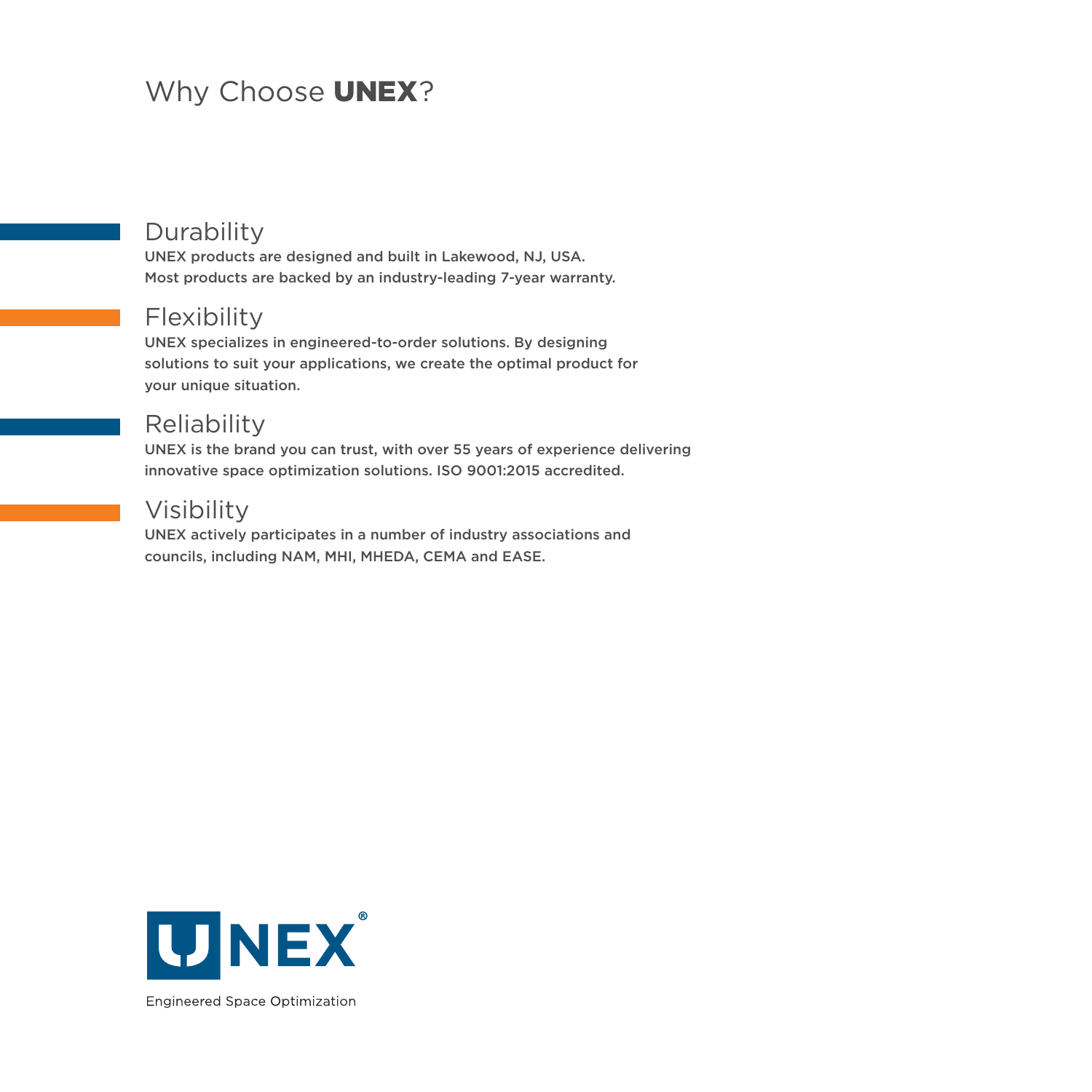

# Case Picking

### Innovative carton flow solutions that drop into existing racking

- Engineered to order for specific applications
- Increase throughput up to 150%
- FIFO First In First Out stock rotation
- Handles up to 100 lbs per foot
- Available in dedicated roller lanes or universal wheel beds

## Workstations

### Modular workstations that are engineered to order

- 1.75" square steel tube with 1000 pound per level capacity
- Increase space utilization by up to 50%
- Keeps parts and products within reach of workers
- Multiple accessories like toolbars and workbenches available
- 7-year warranty

**ARANTAS**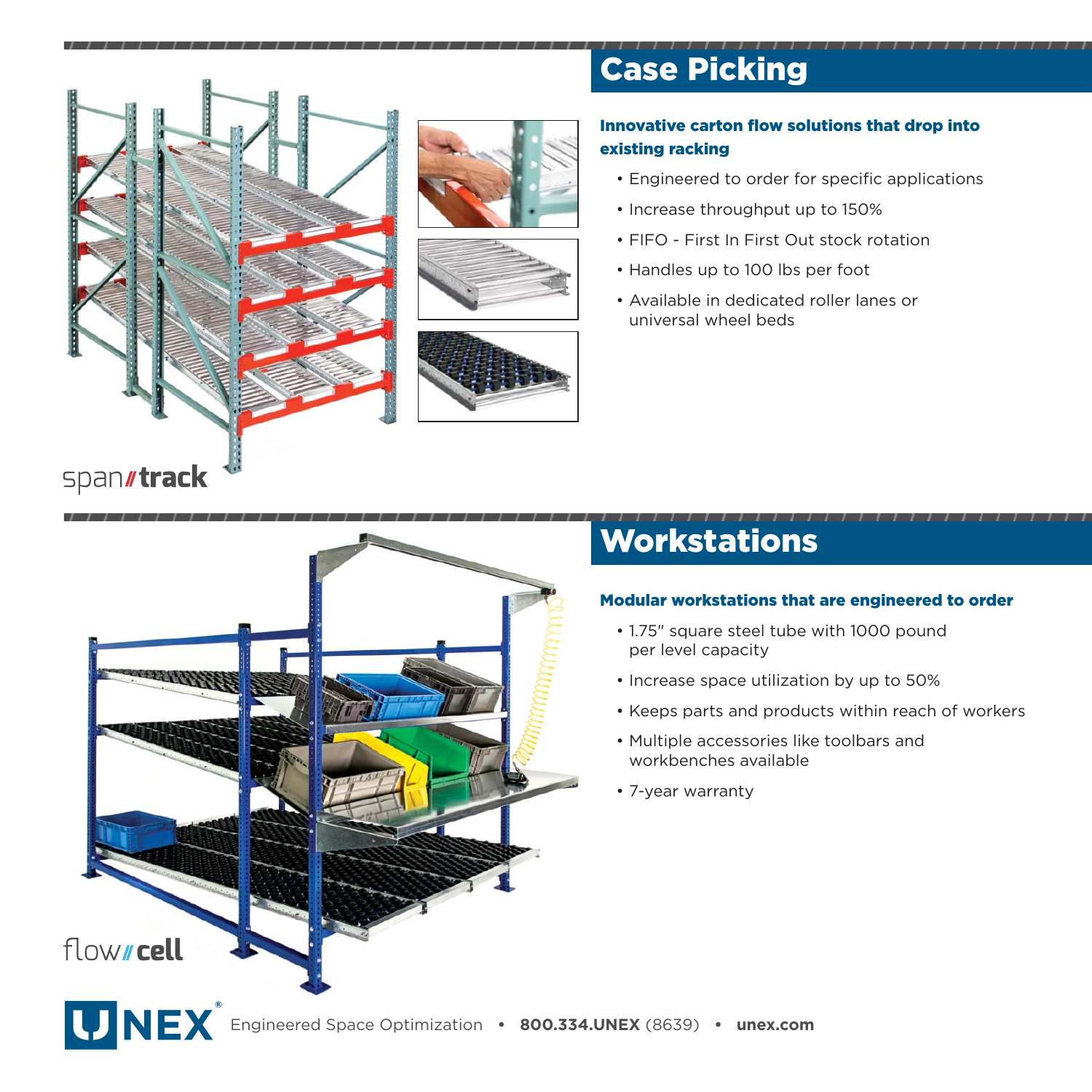

# Each Picking

### Tilted shelves and knuckled carton flow tracks provide dense storage and ergonomic picks

- Increase storage density by up to 40%
- Excellent access and visibility for efficient and accurate picks
- Easy mounting can be installed easily in most rack structures
- Multiple stop height options
- 7-year warranty

## span*I*track



roller**//rack** 



# Standalone Carton Flow

#### Rack and track solution for any application

- Choose from pre-engineered or engineered to order rack structures
- Available with dedicated roller lanes or universal wheel beds
- Choose straight or knuckled track for case or each picks
- Knock down design for simple assembly in one hour or less
- Flexible solutions that can be added to or reconfigured to accommodate process changes

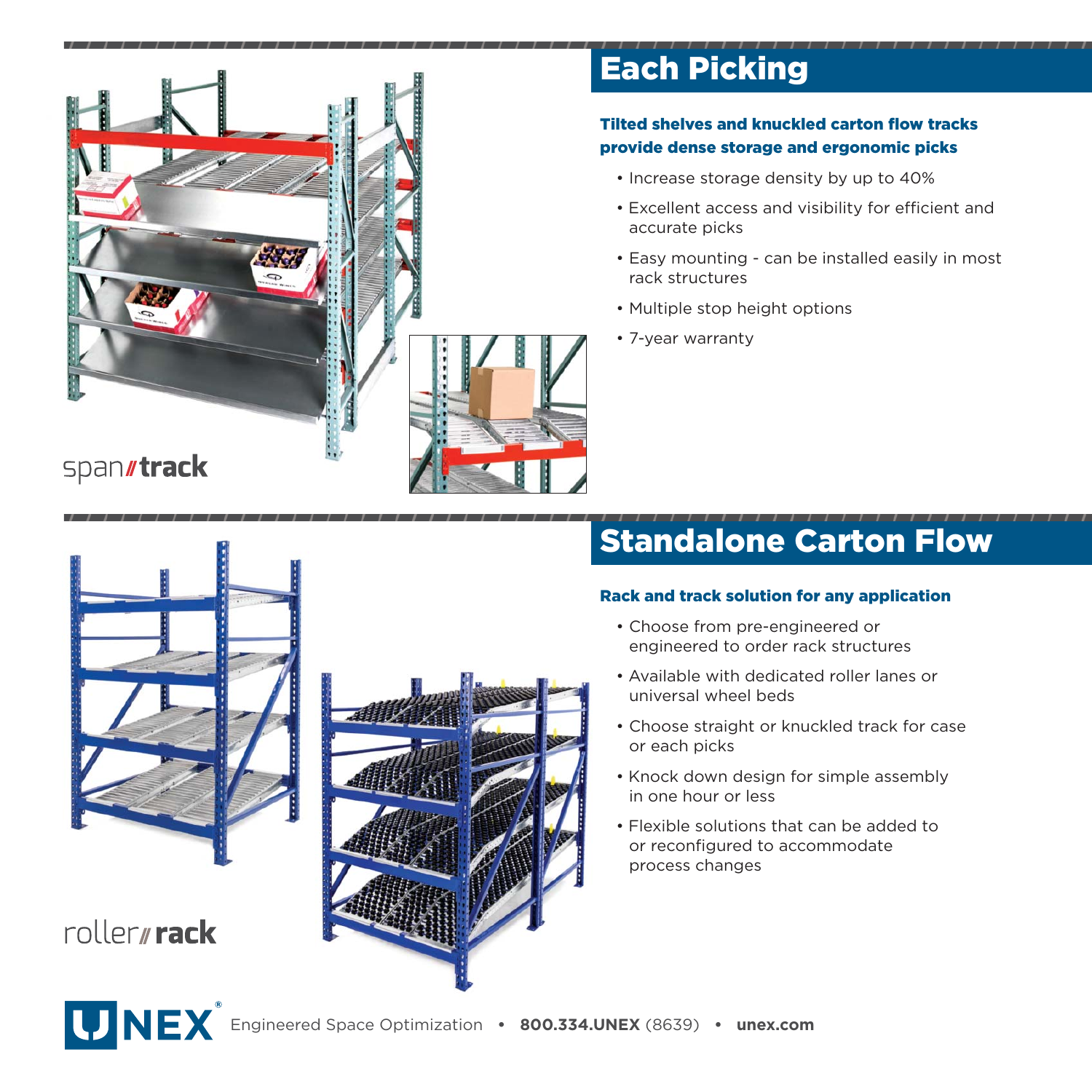

# Pallet Handling

### Improve storage density and ergonomics with less bending and straining

- Convert static pallet positions to dynamic
- Keep products at the point of pick
- All steel construction for maximum durability
- Maximize storage density by eliminating need for entry clearance



# High-Density Storage

### Dynamic high density storage for faster each picks

- Increases storage density by up to 60%
- Reduce labor costs by up to 40%
- Cell storage capacity of 35 pounds, with a total column capacity of 240 pounds
- Operating temperatures of -20 degrees to 180 degrees
- Built-in label holders to keep cells and columns organized and easy to identify
- Configurations up to 8 rows deep
- 5-year warranty